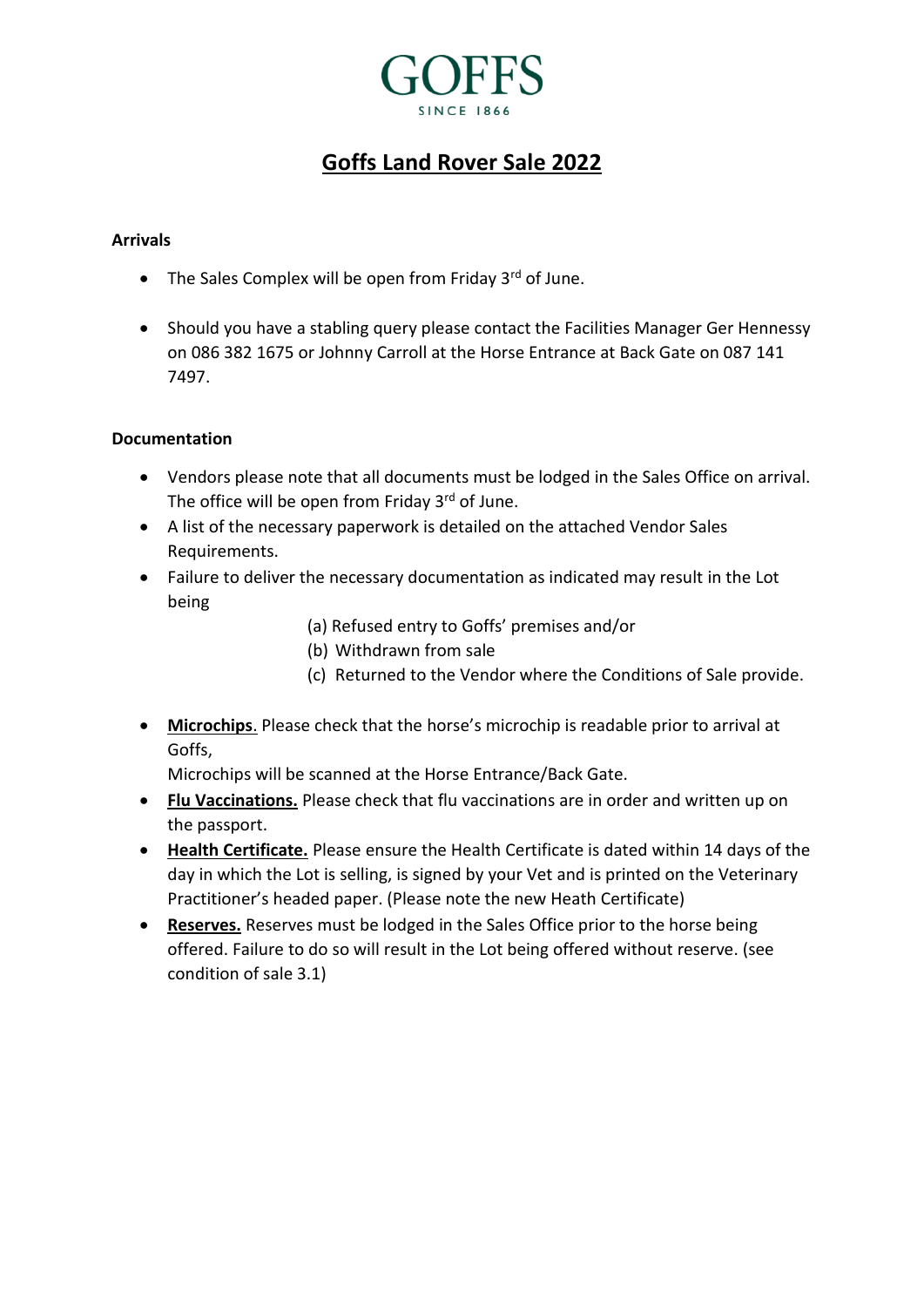# **SINCE 1866**

#### **Presentation of Horses**

- To facilitate inspection by potential purchasers, all Lots should be on site in good time.
- Personnel showing horses should be in attendance from 8am until the end of the sale or until the Lot is sold and contact has been made with the purchaser.
- Vendors should take their Lots to the parade ring as soon as requested by Goff's staff.
- Hip numbers are available at the Horse Entrance/Back Gate.
- In the interest of safety, it is a sales requirement that horses have a headcollar on at all times while on Goffs premises. Where a Vendor fails to leave a headcollar on their Lot(s) following the sale, Goffs will supply a headcollar at the Vendors expense. (see condition of sale 14.3)
- The use of a bit is compulsory when leading or showing at any time.
- No minors may show or present horses.

#### **Horse Welfare**

• When on Goffs' premises we insist on the highest standards of welfare and horsemanship. This includes showing each horse care and respect at all times and in every situation including when loading and unloading, entering and exiting stables and when being presented to potential purchasers

#### **Sales Facilities**

- Hay and straw are provided by Goffs, other feed must be brought by the Vendor.
- Vendors must ensure that horses in their care always have adequate water.
- Vendors and their staff are requested to always observe good health and safety practices.

#### **Application for Payment**

• Proceeds of sales will only be paid by Goffs upon receipt of a written application for payment. (see condition of sale 3.8)

#### **Ownership**

• Full ownership information will be available to potential bidders under the 2021 Code of Practice.